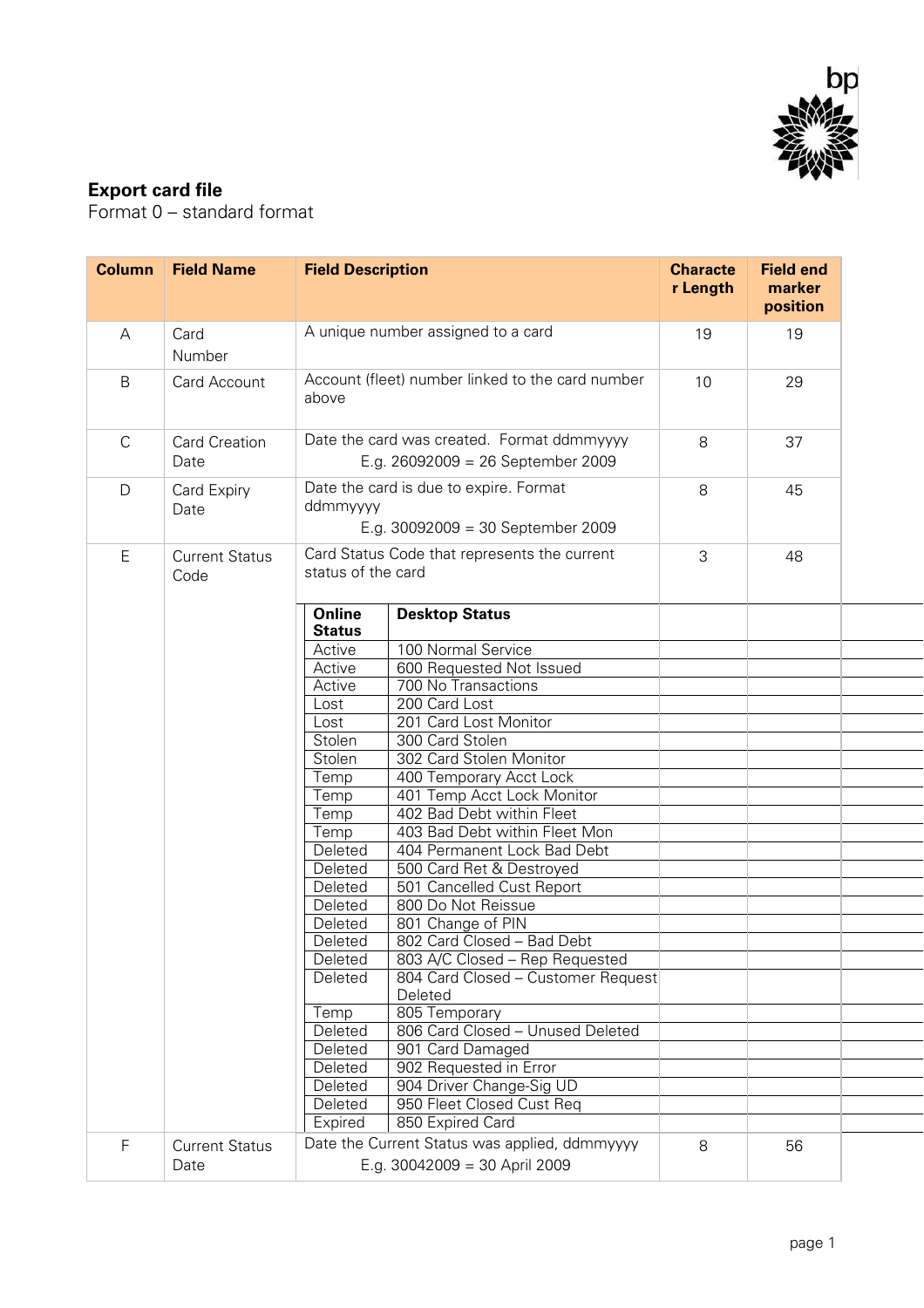| <b>Column</b> | <b>Field Name</b>                    | <b>Field Description</b>                                                                                                                                                                                                       | <b>Characte</b><br>r Length | <b>Field end</b><br>marker<br>position |
|---------------|--------------------------------------|--------------------------------------------------------------------------------------------------------------------------------------------------------------------------------------------------------------------------------|-----------------------------|----------------------------------------|
| G             | <b>Previous Status</b>               | Card Status Code that represents the previous<br>status of the card (refer above).                                                                                                                                             | 3                           | 59                                     |
| H             | <b>Previous Status</b><br>Date       | Date the Previous Status was applied, ddmmyyyy<br>E.g. $15012009 = 15$ January 2009                                                                                                                                            | 8                           | 67                                     |
|               | <b>Future Status</b><br>Code         | Card Status Code that represents a future status<br>of the card (refer above).                                                                                                                                                 | 3                           | 70                                     |
| J             | <b>Future Status</b><br>Date         | Date the Future Status will become effective,<br>ddmmyyyy<br>E.g. $15072009 = 15$ July 2009                                                                                                                                    | 8                           | 78                                     |
| K             | Last Transaction                     | Date the card was last used to make a<br>transaction                                                                                                                                                                           | 8                           | 86                                     |
| L             | Cost Centre                          | Cost Centre allocated to the card                                                                                                                                                                                              | 10                          | 96                                     |
| M             | Cost Centre<br>Description           | Description of the Cost Centre allocated to the<br>card                                                                                                                                                                        | 24                          | 120                                    |
| $\mathsf{N}$  | Cost Centre<br><b>Effective Date</b> | Date the Cost Centre is to be used for reporting<br>the card transactions, ddmmyyyy                                                                                                                                            | 8                           | 128                                    |
| $\circ$       | Domestic /<br>Reference<br>Number    | Customer defined reference number. This<br>number is embossed on the card                                                                                                                                                      | 8                           | 136                                    |
| P             | Embossing P/V<br>Flag                | Identifies whether the card is a Personal (P) or<br>Vehicle (V) card                                                                                                                                                           | 1                           | 137                                    |
| Q             | <b>Driver Name</b>                   | Driver Name attached to the card                                                                                                                                                                                               | 27                          | 164                                    |
| $\mathsf{R}$  | Vehicle<br>Description               | Description of the vehicle                                                                                                                                                                                                     | 28                          | 192                                    |
| $\mathsf S$   | Registration<br>Number               | The registration of the vehicle assigned to a card<br>by the customer                                                                                                                                                          | 10                          | 202                                    |
| Τ             | Distributor<br>Embossing<br>Name     | Distributor Name appearing on the card (for<br>Distributor Cards only)                                                                                                                                                         | 27                          | 229                                    |
| $\cup$        | Customer<br>Embossing<br>Name        | Customer Name appearing on the card                                                                                                                                                                                            | 27                          | 256                                    |
| $\vee$        | <b>Embossing Line</b><br>2           | Additional line appearing on the card                                                                                                                                                                                          | 27                          | 283                                    |
| W             | Products &<br>Services Code          | Code representing the Products & Services<br>allowable for purchase with the card. For<br>descriptions in full, please refer to the reference<br>information available on the Order a Card page.<br>The following key applies. | $\overline{2}$              | 285                                    |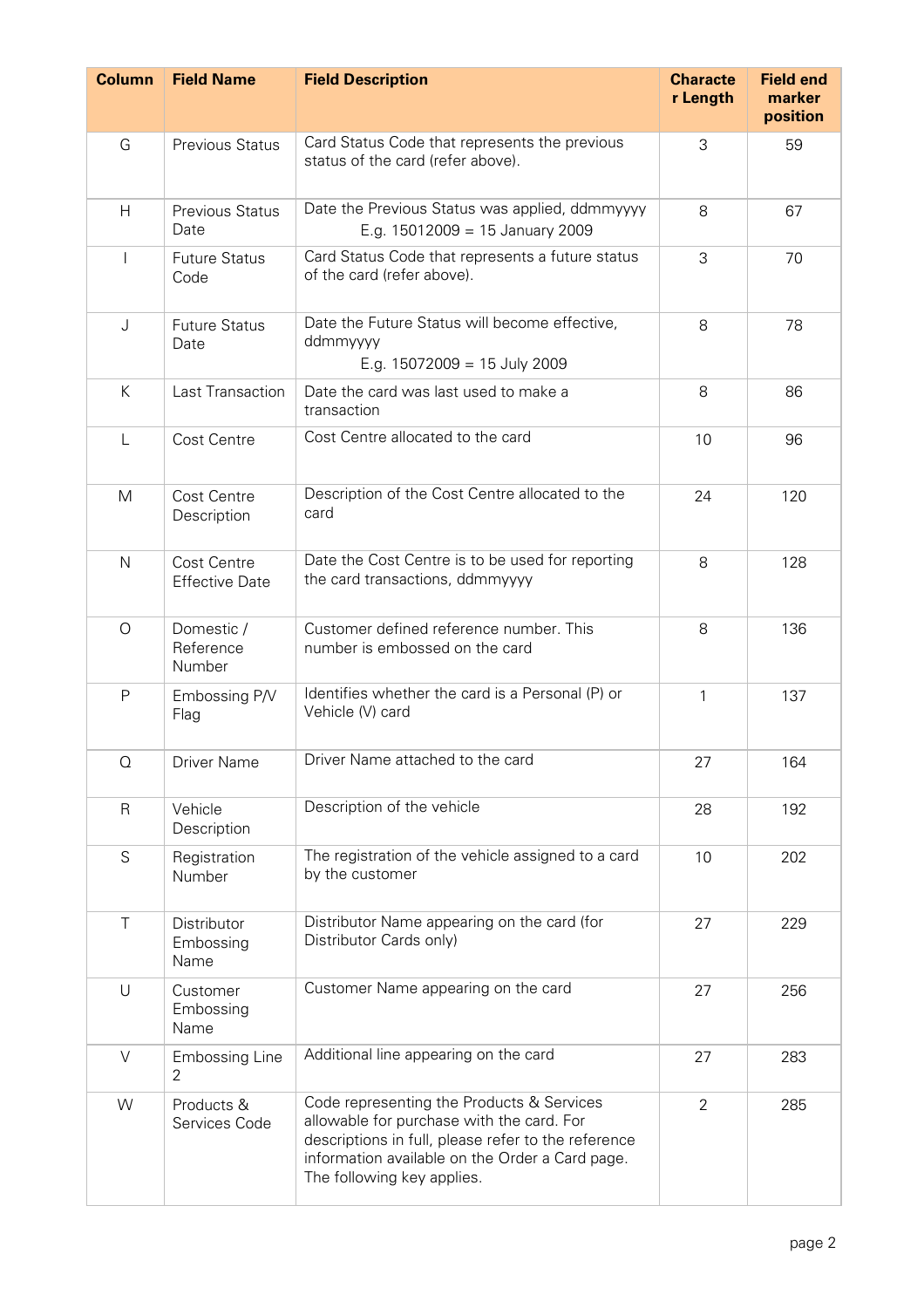| <b>Column</b> | <b>Field Name</b>                                   | <b>Field Description</b>                                                                                                                                                                                                                                | <b>Characte</b><br>r Length | <b>Field end</b><br>marker<br>position |
|---------------|-----------------------------------------------------|---------------------------------------------------------------------------------------------------------------------------------------------------------------------------------------------------------------------------------------------------------|-----------------------------|----------------------------------------|
| X             | PIN Flag                                            | "Y" denotes that a PIN is associated with the<br>card                                                                                                                                                                                                   | $\mathbf{1}$                | 286                                    |
| Y             | Odometer Flag                                       | "Y" denotes that a prompt for an Odometer<br>reading is required for the card                                                                                                                                                                           | 1                           | 287                                    |
| Ζ             | Signature Flag                                      | "Y" denotes that a signature is required at time<br>of transaction                                                                                                                                                                                      | $\mathbf{1}$                | 288                                    |
| AA            | Pay at Pump                                         | "Y" denotes that the card can be used at manned<br>and un-manned pumps                                                                                                                                                                                  | $\mathbf{1}$                | 289                                    |
| AB            | Transaction<br>Purchase Limit-<br>All Purchases     | Per transaction litre limit - all products.<br>No limit, \$25, \$50, \$75, \$100, \$150, \$200                                                                                                                                                          | 8                           | 297                                    |
| AC            | Transaction<br>Volume Limit -<br>Fuel               | Per transaction dollar limit - fuel only.<br>No limit<br>15 Litres<br>25 Litres<br>35 Litres<br>50 Litres<br>75 Litres<br>100 Litres<br>175 Litres<br>200 Litres<br>300 Litres<br>400 Litres<br>800 Litres<br>1000 Litres<br>1200 Litres<br>1400 Litres | 8                           | 305                                    |
| <b>AD</b>     | Transaction<br>Purchase<br>Soft Limit               | Per transaction dollar limit - all products.<br>\$200, \$500, \$1000, \$2000, \$3000                                                                                                                                                                    | 12                          | 317                                    |
| AE            | Transaction<br>Volume Soft<br>Limit                 | Per transaction litre limit - all products.<br>50, 100, 200, 500, 1000, 2000 litres                                                                                                                                                                     | 8                           | 325                                    |
| AF            | Transaction<br>Purchase Soft<br>Limit - Non<br>Fuel | Per transaction dollar limit - non-fuel products only<br>\$50, \$100, \$200, \$500, \$1000, \$2000                                                                                                                                                      | 8                           | 333                                    |
| AG            | Daily Volume<br>Soft Limit                          | Daily litre limit<br>1, 2, 3, 4, 5, 6 transactions                                                                                                                                                                                                      | 16                          | 349                                    |
| AH            | Daily<br>Transaction<br>Soft Limit                  | Daily transaction count by card.<br>1, 2, 3, 4, 5, 6 transactions                                                                                                                                                                                       | 8                           | 357                                    |
| AI            | Monthly<br>Volume Soft<br>Limit                     | Monthly litre limit.<br>500, 1000, 2000, 5000, 15000, 30000 litres                                                                                                                                                                                      | 16                          | 373                                    |